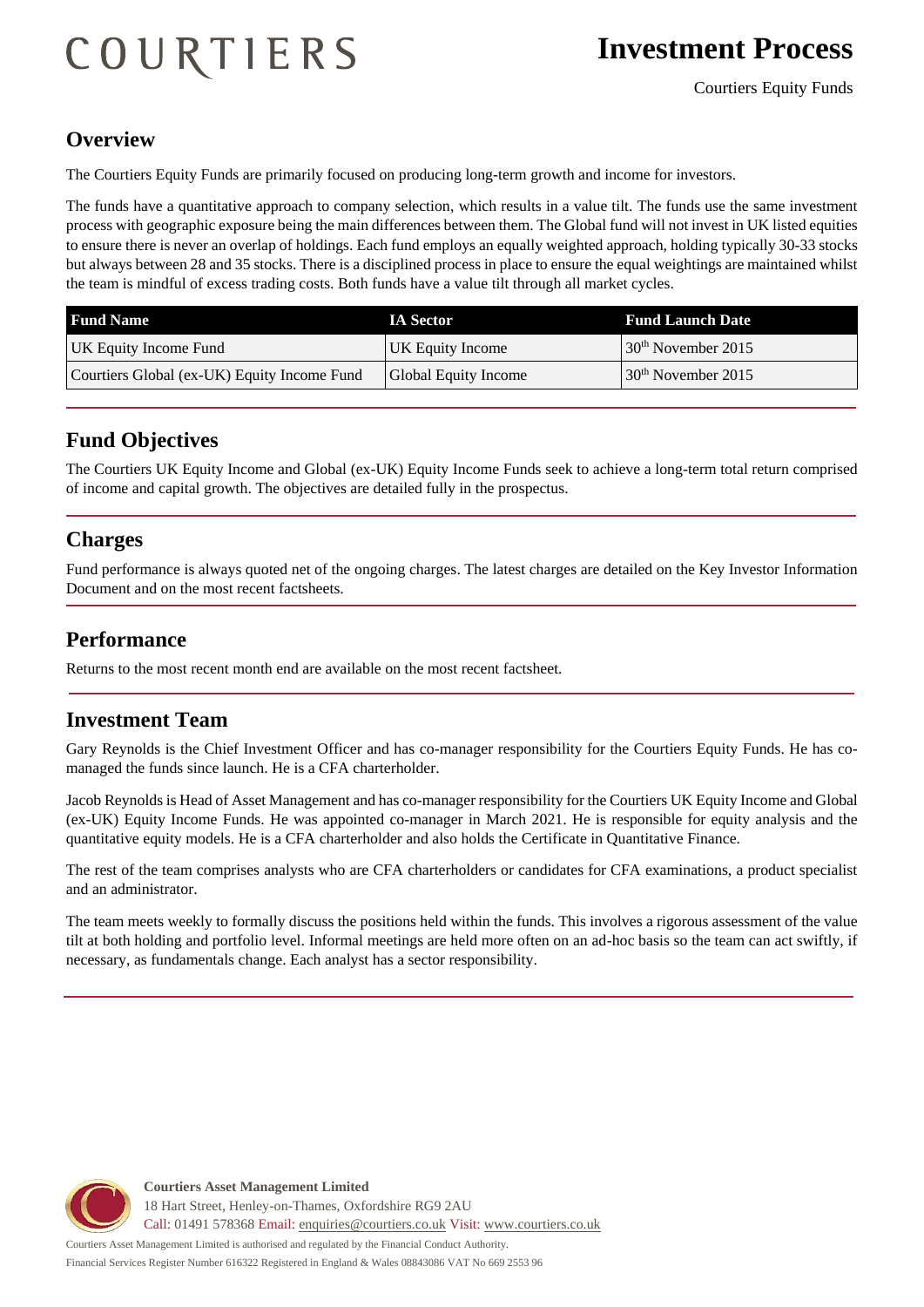## **The Fund Management Process**

For the Courtiers Equity Funds, the process is split into seven different stages:



For the equity funds there is a quantitative approach using a proprietary quantitative equity selection model (QESM). This covers **Stages**  $1 - 5$  **above.** 

The investment universe for the UK Equity Income fund is the FTSE All Share index. The investment universe for the Global ex UK Equity Income fund is the MSCI World index.

The **Stage 1** screening removes companies that do not meet the free-float and market capitalisation criteria. Investment trusts are also removed at this stage.

The **Stage 2** factor screen involves excluding non-dividend payers and considering the highest ranked companies in each sector using value and yield criteria, including strong earnings and cash flow and dividend yield.

The quality screen of **Stage 3** focuses on interest coverage, profitability and pay-out ratios.